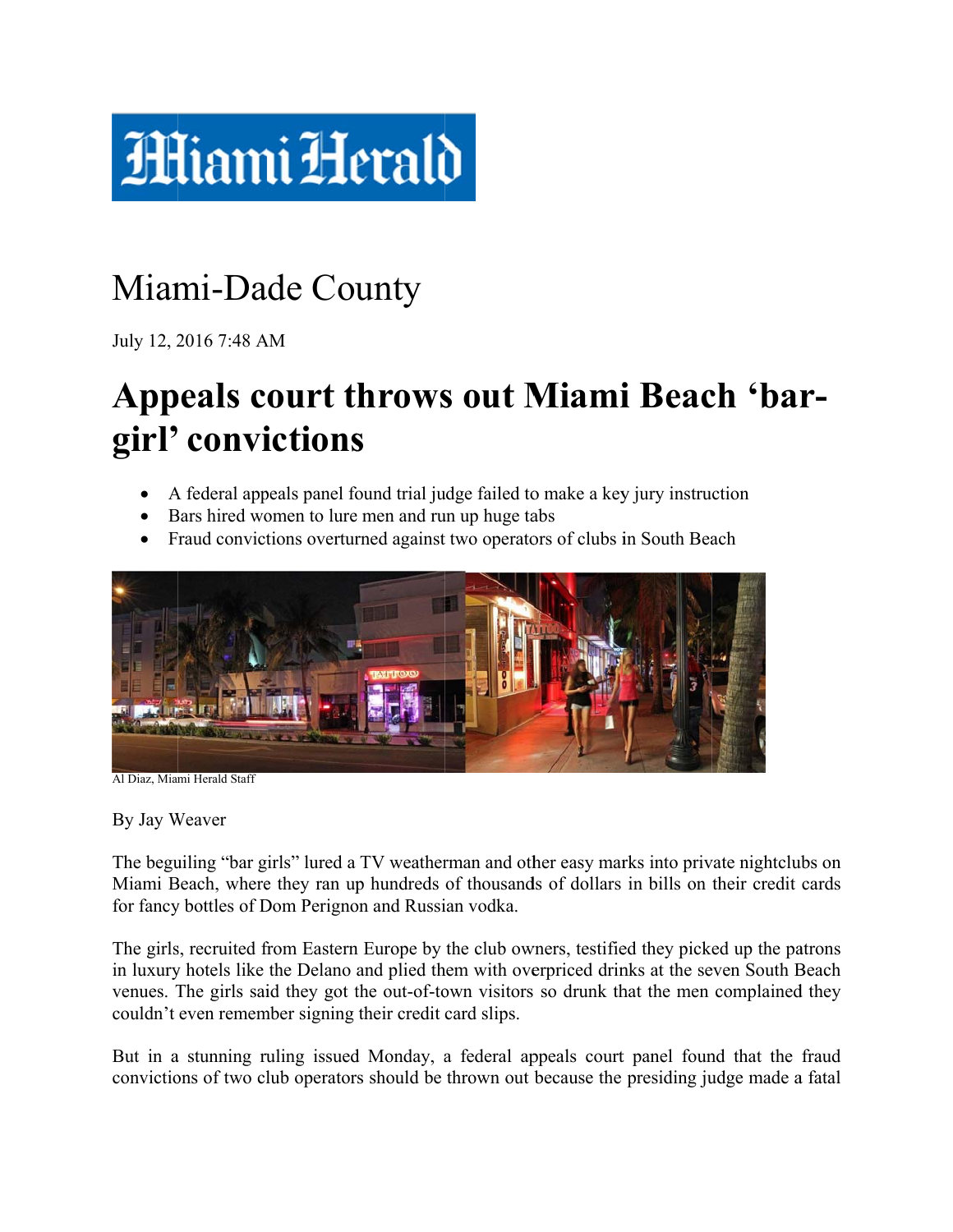mistake in his jury instructions at their 2012 trial. The panel's ruling hinged on a legal interpretation of whether the victims were deceived or defrauded.

The panel, based in Atlanta, ruled that U.S. District Judge Robert Scola should have granted the defense request for the following jury instruction: the jurors "must acquit if they found that the defendants had tricked the victims into entering a transaction but nevertheless gave [them] exactly what they asked for and charged them exactly what they agreed to pay."

The ruling by the 11th Circuit Court of Appeals panel was striking, mainly because the Miami federal trial lasted nearly three months and 14 of the 18 defendants pleaded guilty before or during the proceeding. The panel's ruling — which was peppered with colorful references to Moses, Star Trek, the movie "Casablanca," Kentucky whiskey, Oliver Wendell Holmes and Sherlock Holmes — did not affect those who cut plea deals, including the ringleader.

Miami attorney Howard Srebnick, who led the appeals efforts, said the panel's decision sent a clear message.

"The court's decision today should come as a relief to nightclub owners by reassuring them that it is not a crime to pay alluring female promoters to entice men to spend lavishly on champagne — and a disappointment to any male patron who thought that for the price of a bottle of bubbly he was entitled to something more," Srebnick said.

The U.S. Attorney's Office declined to comment on the three-judge panel's unanimous ruling that Scola "abused [his] discretion by refusing to give that instruction." But it is likely federal prosecutors will ask the entire appeals court to rehear the case.

That means that the two defendants completely cleared of fraud offenses might still remain in prison during a possible appeal:

▪ Investor Isaac Feldman, a once-prominent Sunny Isles Beach real estate broker, invested in the ring's Stars and VIP lounges on South Beach. Feldman, represented by the late attorney Myles Malman, was sentenced to more than eight years in prison. His conviction was completely overturned by the appeals court.

• Albert Takhalov, who managed credit-card transactions, received the stiffest sentence because he played a key role at five of the illicit clubs (VIP, Stars, Tangia, Nowhere Bar and Moreno) throughout the duration of the scheme from 2010-11. Takhalov was sentenced to 12 years. His fraud conviction was reversed, though an immigration violation still stands.

"This is a clear victory for Albert Takhalov today," said his attorney, Albert Levin.

▪ The ruling also could impact a third defendant: Stanislav Pavlenko, who managed credit-card transactions at one of the ring's Washington Avenue clubs, Caviar Bar. Pavlenko was sentenced to 6 1/2 years in prison. His conspiracy and other fraud charges were vacated. But a remaining fraud count still stands because Pavlenko wrote a letter to AMEX disputing the TV weatherman's complaint about his bloated credit card bill.